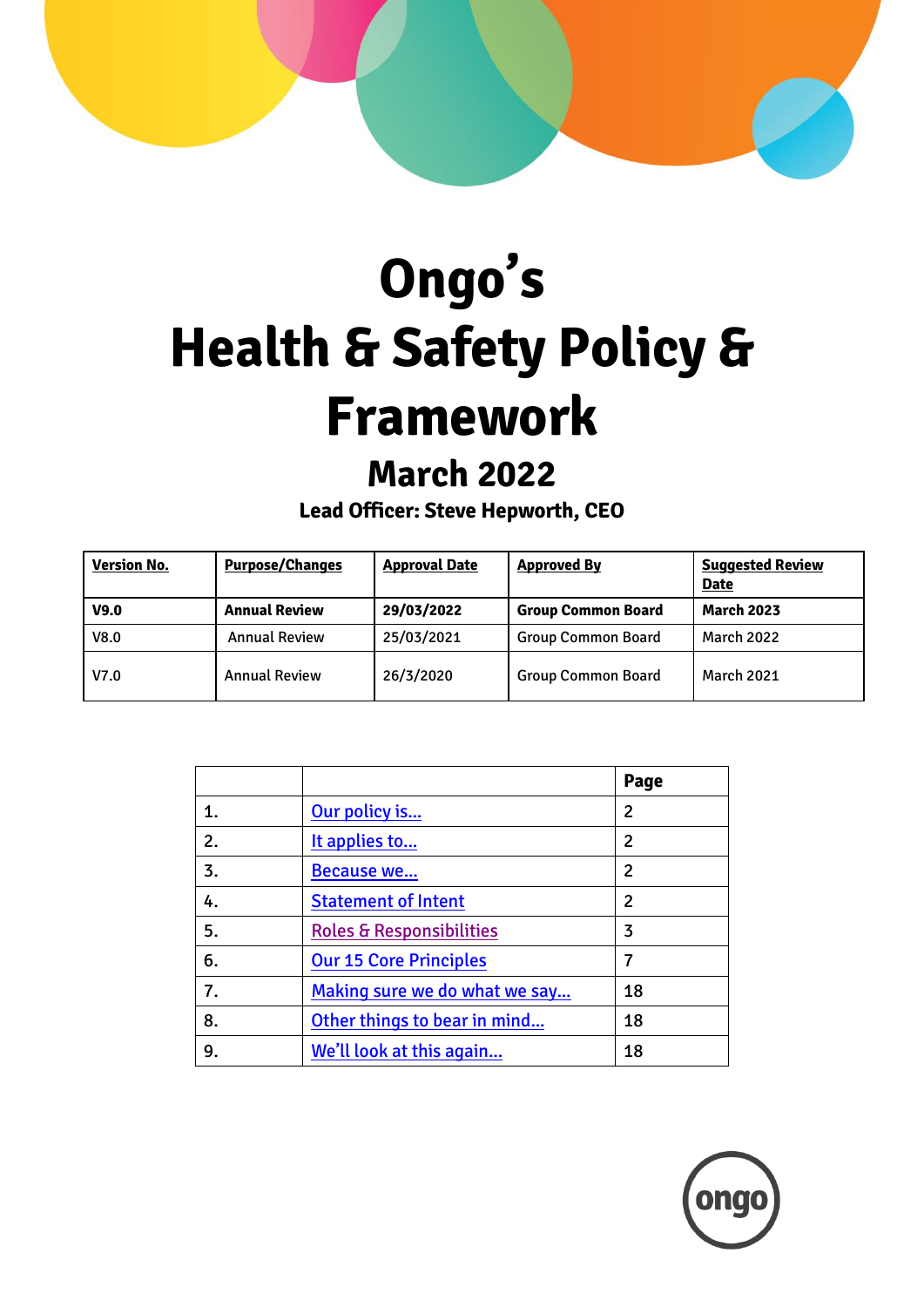# <span id="page-1-0"></span>**1. Our policy is....**

- 1.1. To comply with all relevant health and safety legislation, standards and requirements to enable us to provide a safe and healthy working environment for our colleagues and all others who may be affected by our activities.
- 1.2. Our policy outlines our commitment to continual improvement and the implementation of our Health and Safety Management System.

# <span id="page-1-1"></span>**2. It applies to...**

2.1 To all companies within the Ongo Group, including all undertakings of the organisation.



#### <span id="page-1-2"></span>**3. Because we...**

- 3.1. Recognise and accept our responsibility as an employer to comply with all relevant health and safety legislation and guidance. This enables us to provide a safe and healthy working environment, to prevent injury and ill health to our colleagues, and to ensure others are not harmed by our activities.
- 3.2. As a social landlord Ongo Homes recognises our responsibilities, to ensure our homes meet specific legal requirements to keep our tenants safe.

# <span id="page-1-3"></span>**4. General Statement of Intent**

Our Boards, Leadership Team and all colleagues recognise their duty under the Health & Safety at Work Act 1974 to ensure, so far as is reasonably practicable, the health, safety and welfare of all employees, contractors, customers, volunteers and others who could be affected by the operations of the organisation.

- We will take all reasonable steps to meet our moral and legal responsibilities, ensure legal compliance and meet best practice, in all activities that we undertake.
- We will identify significant risks in our operations ensuring we plan, resource and budget for their elimination, reduction or control.
- We will maintain safe and healthy working conditions, provide and maintain premises, equipment and machinery, and ensure the safe storage, use and disposal of substances.
- We will develop and follow an appropriate management system, programmes, plans and rules to ensure the health, safety and welfare of colleagues and others whilst carrying out duties on behalf of the organisation.
- We will only select contractors who are professionally competent and who are compliant with relevant health and safety legislation and we shall ensure that their activities are periodically monitored.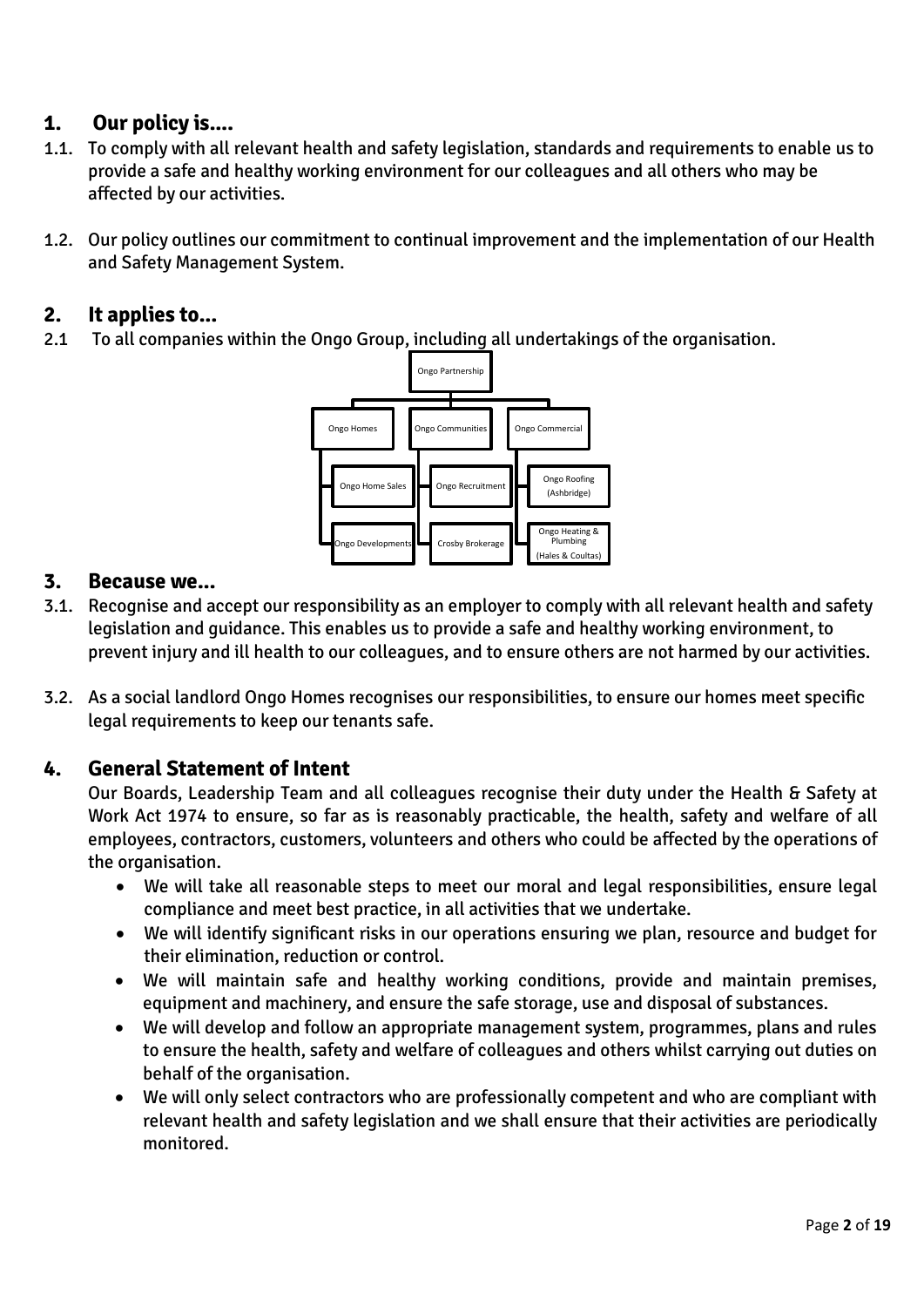- We will ensure that all our colleagues and those working under our control will have sufficient information, instruction and training as is necessary to ensure they are competent and able to carry out their duties.
- We will encourage the reporting of accidents, incidents and near misses, and through investigation ensure we learn from events to reduce the likelihood of reoccurrence.
- Health and Safety will be considered in all significant changes to the organisation or internal processes.
- We will look for opportunities to continually improve our management of health and safety through Audit and continuous review.
- We will follow our 15 core principles of Health and Safety, as referenced within our Health and Safety Policy

Our policy and its implementation will be regularly monitored, reviewed and updated at least annually to reflect any changes in legislation, or in light of any changes in our activities or procedures, and any updates will be brought to the attention of our colleagues.

Signed by: -

 $S.$  C. He  $R$ 

S. Hepworth, Chief Executive Officer

<span id="page-2-0"></span>Date: 29/03/2022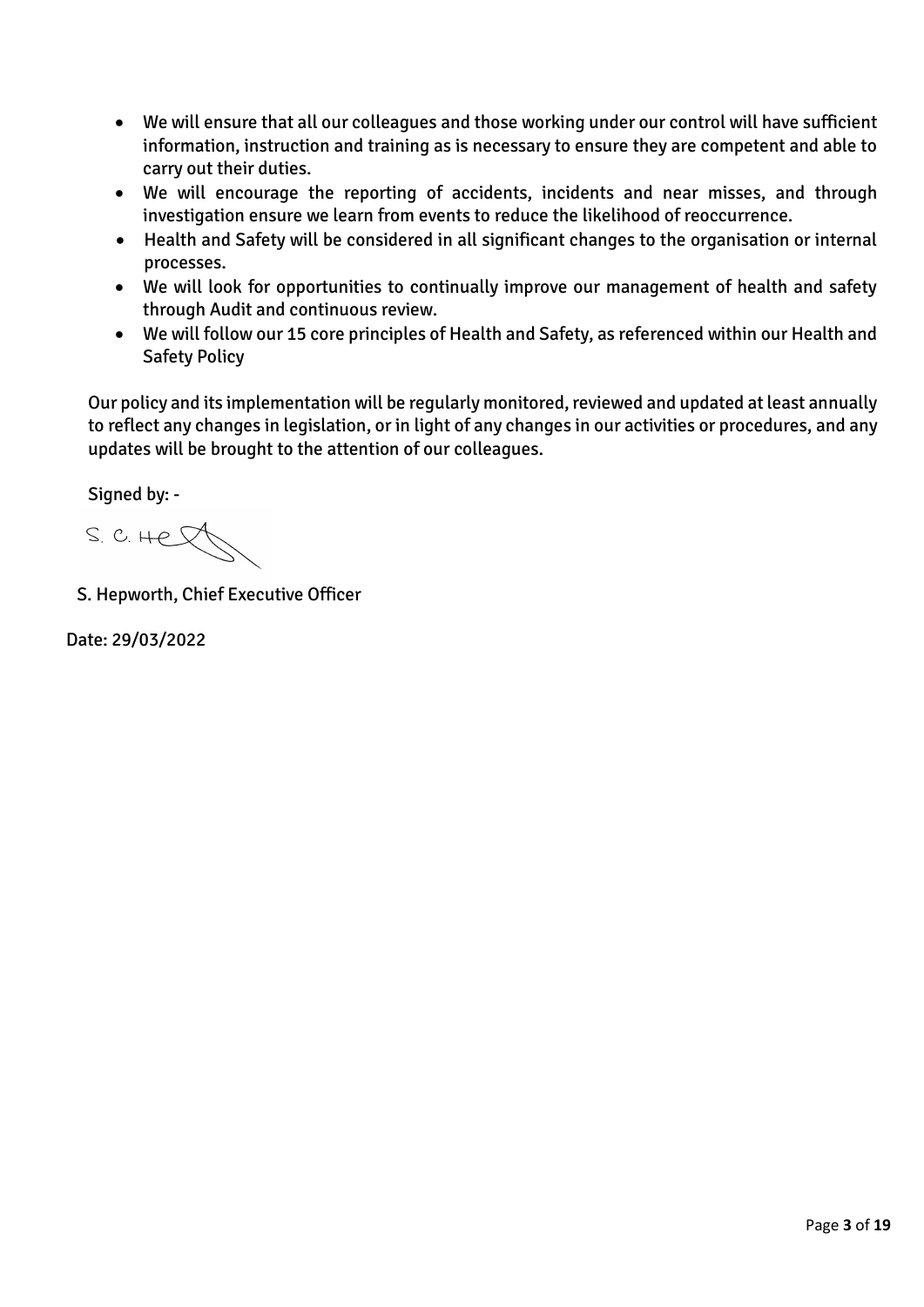# **5. Roles and Responsibilities**

Health and Safety is the responsibility of everyone at Ongo. Our Boards and Executive Leadership Team will lead by example. The H&S reporting structure is as follows:

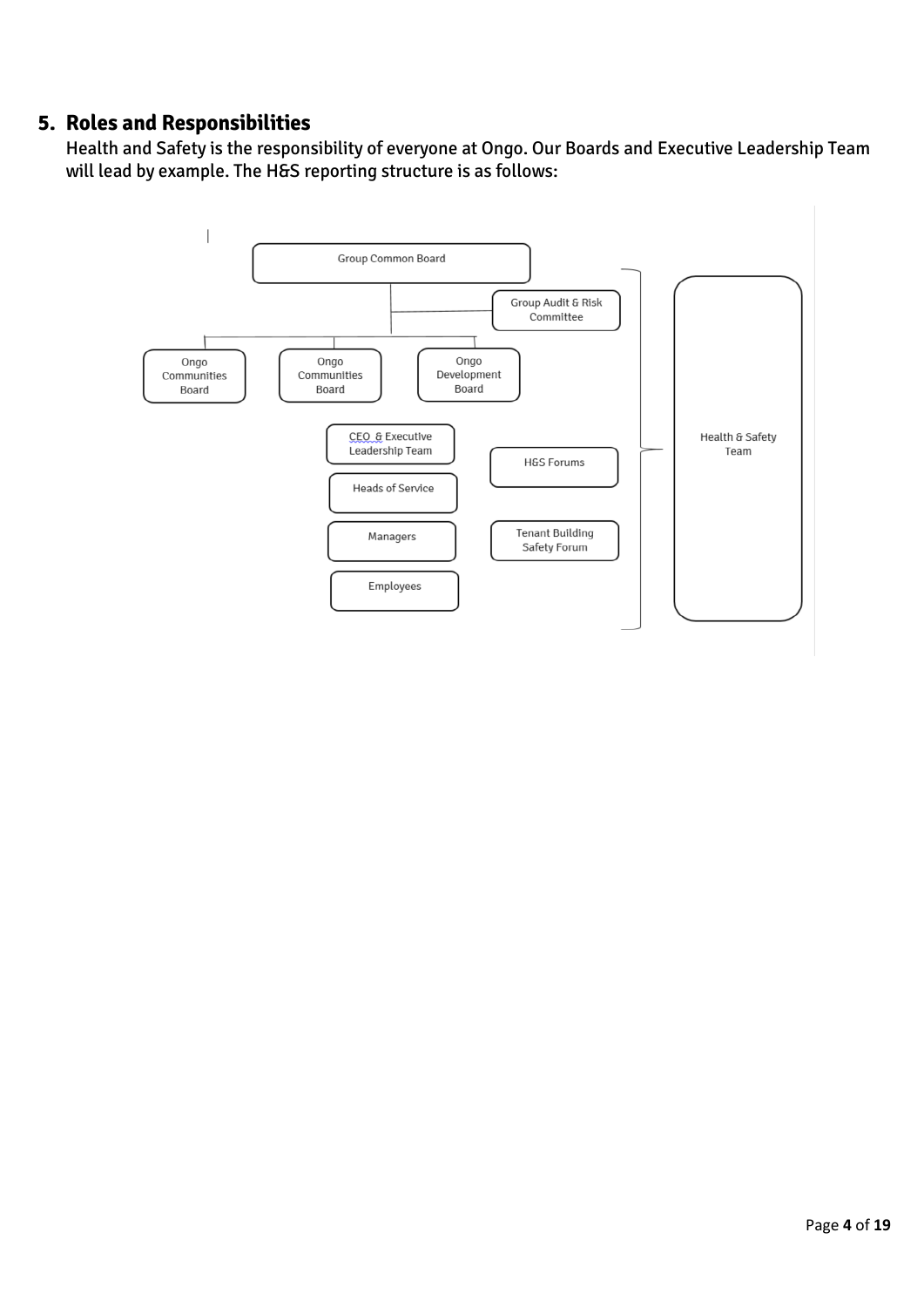# **Ongo Boards**

Our Boards are accountable for the Health and Safety of Ongo, they must gain assurance that Health and Safety is effectively managed and complies with all relevant legislation. In particular, they must:

- Ensure that health and safety is considered when making strategic business decisions
- Review and approve the Health and Safety Policy annually, ensuring there is sufficient level of resources to facilitate the full implementation of the policy
- Review and challenge Health and Safety at each Board meeting

#### **Chief Executive and Executive Leadership Team**

Our Chief Executive is ultimately responsible for ensuring that we meet our statutory duties in respect of health, safety and welfare at work. Through the Leadership Team, the Chief Executive will:

- Ensure health and safety is prioritised when setting strategic direction and is integral in all business decisions;
- Lead on promoting a positive Health and Safety culture;
- Ensure there are appropriate and effective channels for two-way communication for Health and Safety matters;
- Lead on the continuous improvement of health and safety performance and ensure it is regularly reviewed;
- Ensure compliance with the Health and Safety Policy and that it is regularly monitored and reviewed;
- Ensure compliance with legislation, regulations, approved codes of practice and guidance relevant to health and safety;
- Ensure that specific responsibility is given to the:
	- o Director of Corporate and Compliance, to oversee and ensure that resources are in place to manage the Health and Safety Policy;
	- o The Director of Properties, to oversee and ensure that resources are in place to manage compliance with our landlord responsibilities.

# **Heads of Service**

In addition to the responsibilities below, Heads of Service will also:

- Provide health and safety leadership for their service areas and ensure that all concerns are addressed;
- Prioritise health and safety, ensuring that service areas have adequate resources to carry out their activities;
- Monitor compliance with the Health and Safety Policy within their service areas;
- Ensure that all health and safety improvement actions are completed within timescales (these include Internal Audit, incident and engagement actions).

# **Managers and Team Leaders**

In addition to the employee responsibilities below, managers will also:

- Ensure that risk assessments are in place for work activities, that they are reviewed and communicated with relevant staff;
- Ensure that colleagues have appropriate resources and equipment to carry out their activities;
- Ensure the condition of work places and equipment is monitored, and inspected to ensure they meet requirements;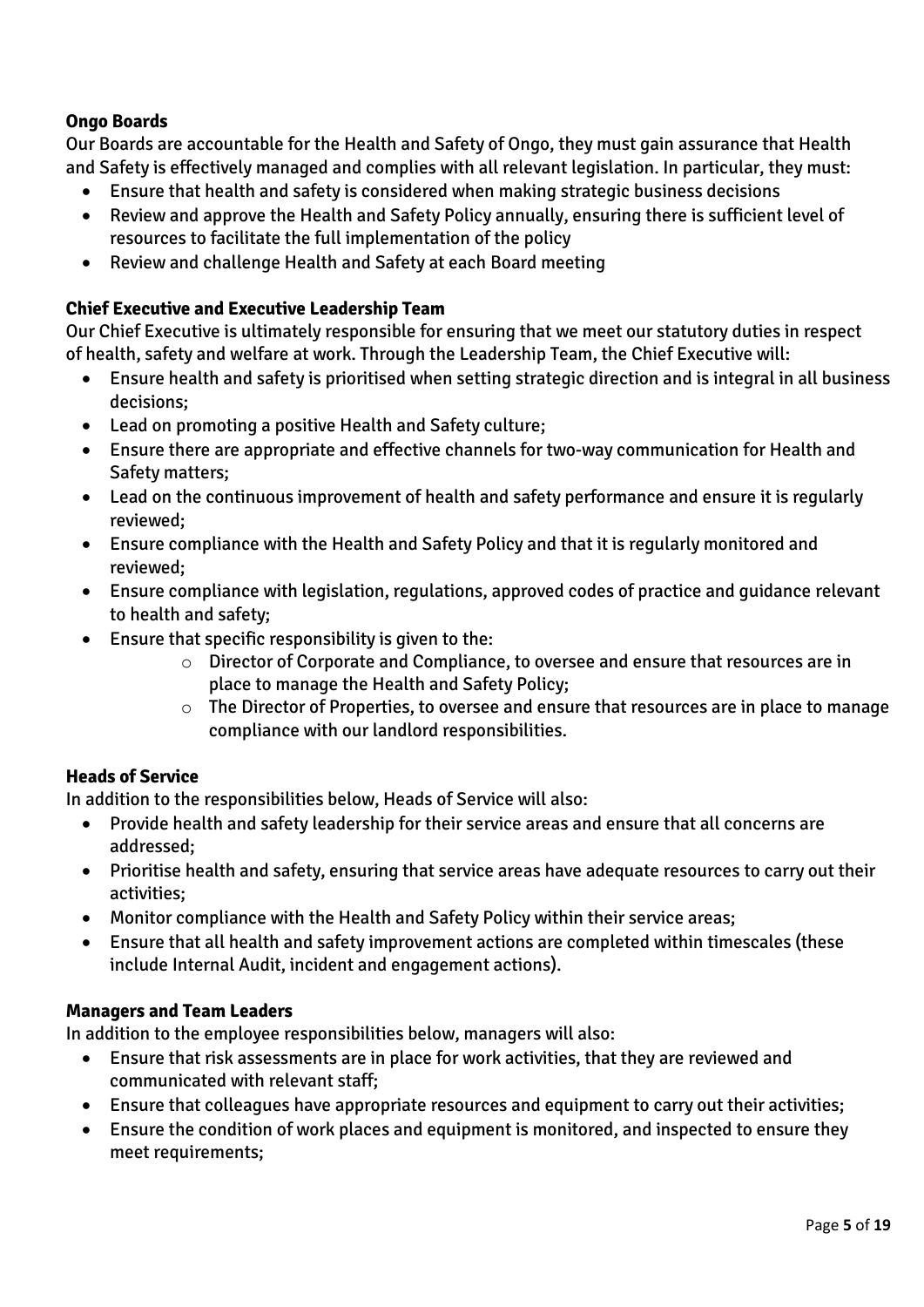- Carry out incident investigations and implement any required actions, sharing learning with their teams;
- Ensure that colleagues undertake required health and safety training and identify additional training requirements as required;
- Consult with colleagues and discuss health and safety in team meetings and in 1:1s;
- Ensure compliance with the Health and Safety Policy and legislative requirements through inspections, review and supervision.

#### **Employee (including volunteers)**

All employees have a responsibility to co-operate in the implementation of this policy. In particular, they must:

- Take reasonable care of their own health and safety and the health and safety of anyone who may be affected by their acts and omissions;
- Attend and co-operate fully with all training provided;
- Ensure they are aware of and understand all relevant risk assessments for the work they carry out;
- Carry out pre checks and inspections before using equipment, processes and work places;
- Inform their manager of any unsafe condition or perceived shortcoming in health and safety measures;
- Co-operate fully with managers in all matters relating to health and safety, following any instructions or safe working procedures;
- Use all vehicles, equipment, and materials in a safe manner to avoid personal injury and injuries to others and prevent damage to equipment, etc.;
- Report all accidents, incidents or near misses immediately;
- Not intentionally damage or interfere with anything relating to health, safety and welfare;
- Make full and proper use of any Personal Protective Equipment (PPE) provided;
- Work in accordance with this policy and all other health and safety policies, procedures, health and safety instructions and relevant legislation.

# **Health and Safety Team**

The Head of Risk & Compliance and the Health and Safety Team are responsible for providing Ongo with competent advice and support in compliance with Regulation 7 of the Management of Health and Safety at Work Regulations 1999. Where necessary they will access external support and advice. In particular, the Health and Safety Team will:

- Provide consultation, advice and guidance on safety matters to staff at all levels within the organisation;
- Maintain the Health and Safety Management System and ensure it is up to date and fit for purpose;
- Assist the organisation in developing and reviewing health and safety standards and procedures;
- Maintain up to date, relevant and specialist knowledge of current and forthcoming statutory requirements, official authoritative guidance and safety technology;
- Disseminate information on safety, including changes in legislation, official guidance, and current best practice;
- Provide guidance and assistance in the preparation of risk assessments;
- Identify and, where appropriate, deliver Health and Safety training;
- Liaise with the Procurement Team to offer advice to staff when purchasing products and services in order to ensure that the most suitable transport, plant and equipment is chosen in relation to safety;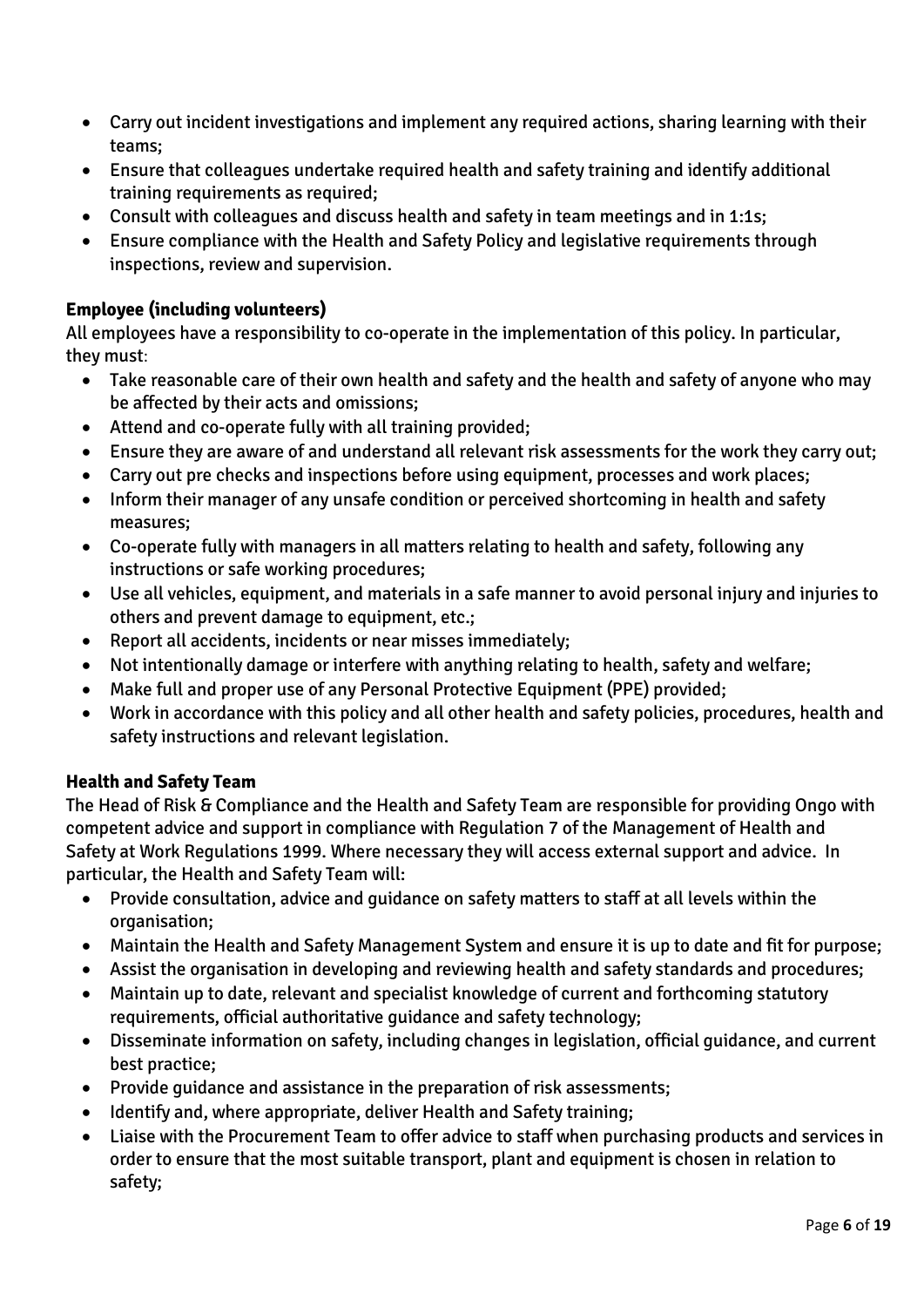- Support the Health and Safety Forum and Employee Safety Representatives;
- Conduct safety assessments of any external contractors who wish to tender for work and advise managers of the findings;
- Take immediate action to prohibit operations or require improvements in them when this is deemed necessary and appropriate to the circumstances;
- Be the main contact for enforcing authorities and responsible for RIDDOR reporting and investigation.

# **Health and Safety Champions & members of the Health and Safety Forums**

The role of Health and Safety Champions and the Health and Safety Forum Members is a voluntary role usually performed by Operational Team members and Area Managers upon request of the Health and Safety Team. The purpose of these roles are:

- To provide a local point of contact for the Health and Safety team when implementing Health and Safety arrangements, initiatives and control measures
- To assist the Health and Safety team with the local rollout of various Health and Safety arrangements, initiatives and control measures
- Where appropriate maintain records of tools, equipment and personnel in relation to Health and Safety arrangements and training
- To monitor and maintain local arrangements and report any issues to the Health and Safety team
- When required attend Health and Safety Champion meetings hosted by the Health and Safety team
- To Champion Health and Safety best practise within their respective teams
- In particular, members of the H&S Forums are expected to raise issues from their service areas and participate in two way consultation regarding H&S.

When required specific roles and responsibilities are given to employee and tenant safety representatives, first aiders and fire marshals. These duties can be found in the specific procedures.

We will ensure that roles and responsibilities are communicated to all staff, specifically with:

#### **New Roles**

- At induction
- Taking on a new role including job transfers
- Reviews or changes to job functions, job descriptions, and job reviews

#### **Existing Roles**

- On review of the Health and Safety Policy
- Personal Development Reviews
- Management meetings
- Following risk assessments and incident investigations

Any shortfall in an individual's ability to deliver their role and responsibilities is appropriately addressed with the staff member or raised to their line manager.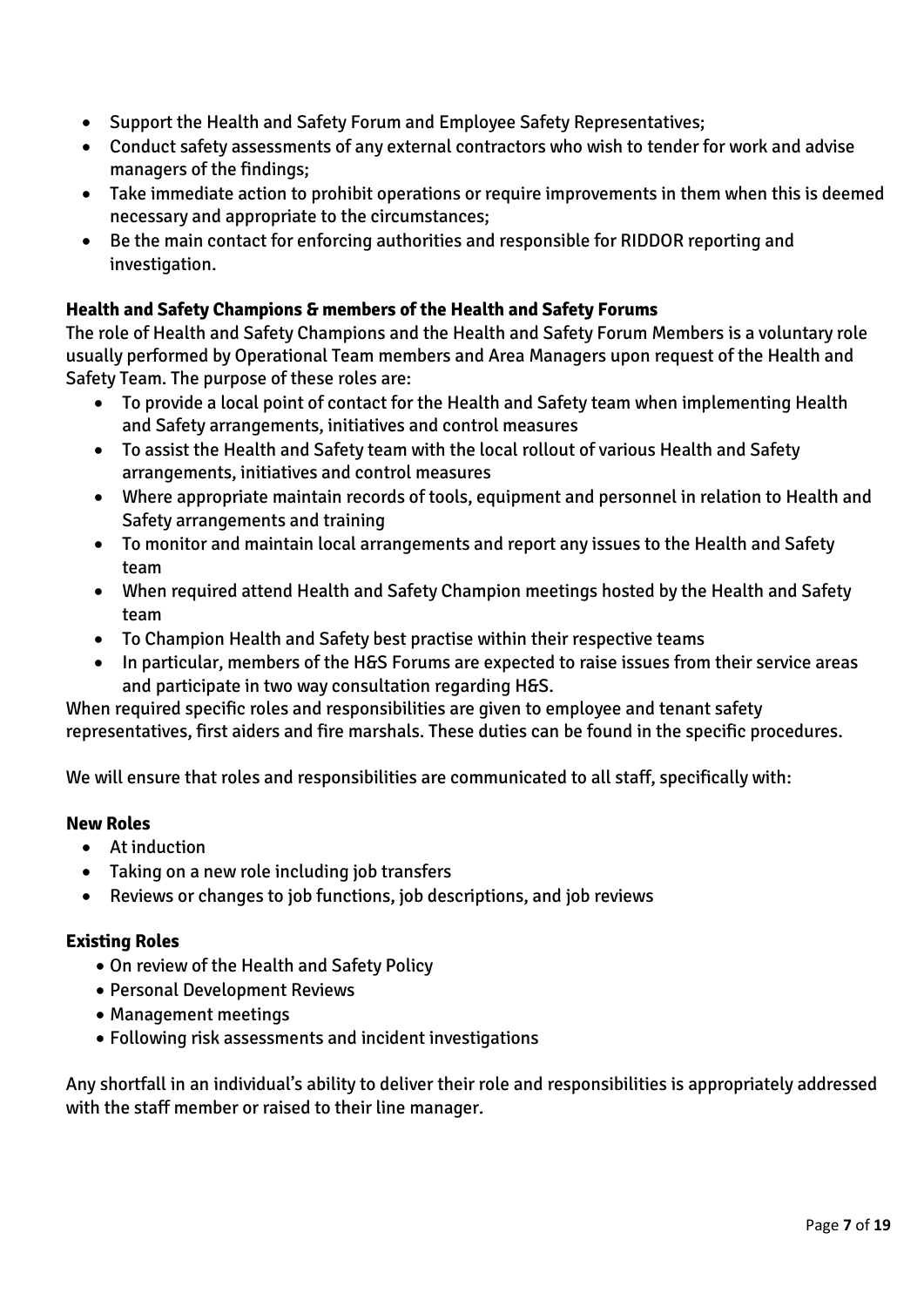#### **6. Our 15 Core Principles**

Our Health and Safety Policy is underpinned by 15 core principles that set out our arrangements for managing Health and Safety. Each Core Principle aligns to the Plan, Do, Check, Act approach (HSG65) and is supported by sub policies and procedures that give practical guidance and instruction in achieving the Core Principle objectives. Additional supporting documentation is held within the Health and Safety Management System.

<span id="page-7-0"></span>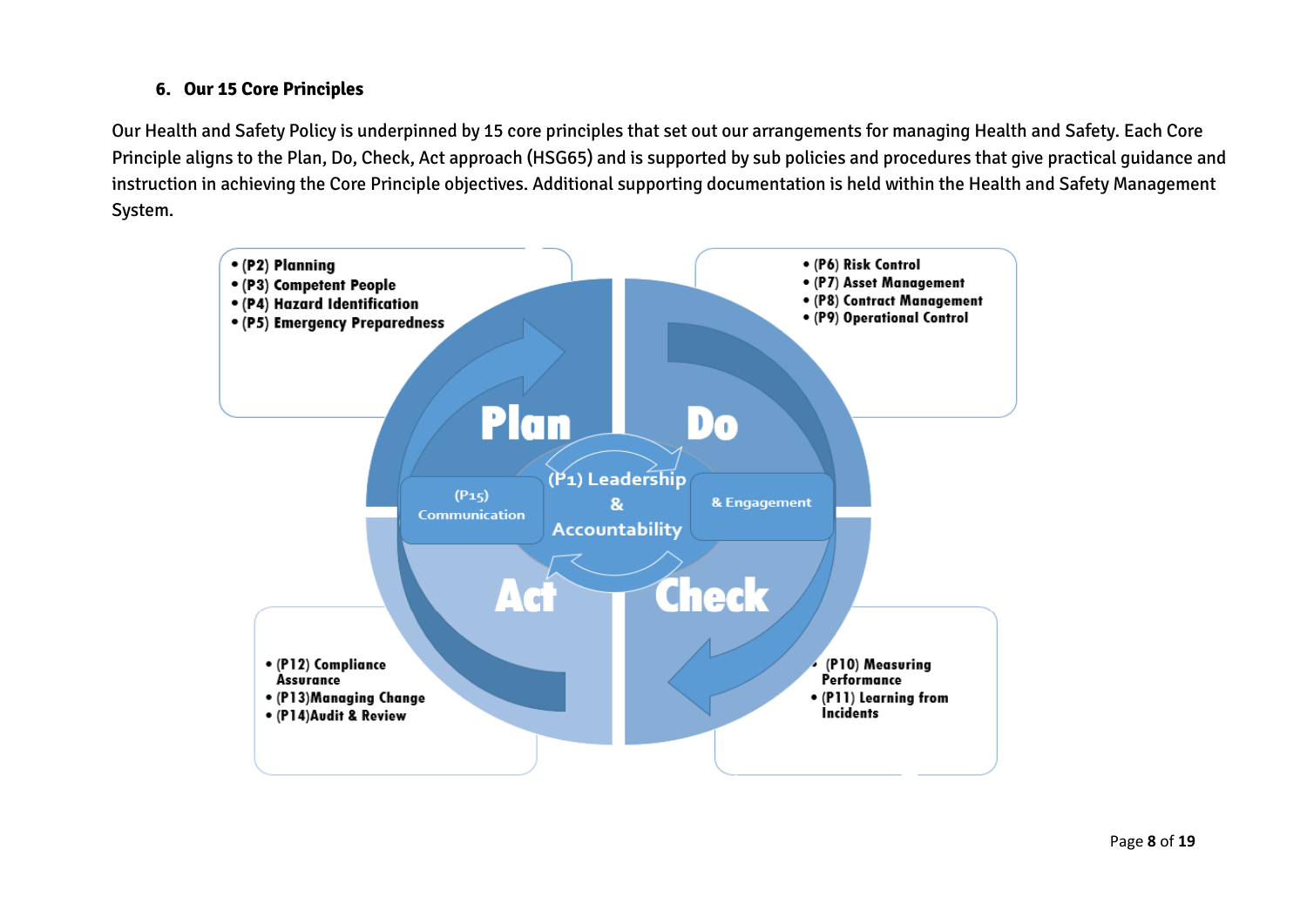| No.       | <b>Core Principle</b>                                                            | We shall ensure:                                                                                                                                                    |
|-----------|----------------------------------------------------------------------------------|---------------------------------------------------------------------------------------------------------------------------------------------------------------------|
| <b>P1</b> | <b>Leadership and Accountability:</b>                                            | Leaders and managers lead by example, demonstrate openness, transparency and honesty                                                                                |
|           | We believe that effective leadership                                             | Directors and Leaders receive suitable and appropriate training in Health and Safety Leadership                                                                     |
|           | drives the culture, sets the direction<br>and ensures an embedded                | Directors will chair relevant risk based Health and Safety Forums                                                                                                   |
|           | commitment to Health and Safety                                                  | Ensure that an effective health and safety management system is developed, documented, implemented,<br>monitored and reviewed                                       |
|           |                                                                                  | Provide a supportive organisational structure, sufficient resources and specialist expertise to ensure effective<br>operations and legal compliance                 |
|           |                                                                                  | Ensure health and safety objectives and goals are set, measured and findings communicated                                                                           |
|           |                                                                                  | Engage in positive proactive two-way conversation on matters of health and safety with colleagues,<br>contractors, and any other persons affected by our activities |
|           |                                                                                  | Encourage accountability and learning to ensure continuous improvement                                                                                              |
| <b>P2</b> | <b>Planning:</b>                                                                 | Health and Safety is considered as part of any planning process                                                                                                     |
|           | Effective planning ensures we are<br>successful in meeting our objectives,       | The Ongo Health and Safety Management system aligns with the objectives of the Ongo Strategies                                                                      |
|           | fulfil our legal obligations and ensure<br>that we look after everyone's health, | Realistic Health and Safety objectives are identified, set, monitored and reviewed based on the results of<br>measuring performance.                                |
|           | safety and wellbeing                                                             | Sufficient resource, and responsibility is assigned to the implementation and sustainability of the Health and<br><b>Safety Management System</b>                   |
| <b>P3</b> | <b>Competent People:</b>                                                         | Systems are in place to identify Health and Safety training requirements within each role and job profile<br>$\bullet$                                              |
|           |                                                                                  | The training needs of all colleagues are regularly discussed and reviewed by their line manager                                                                     |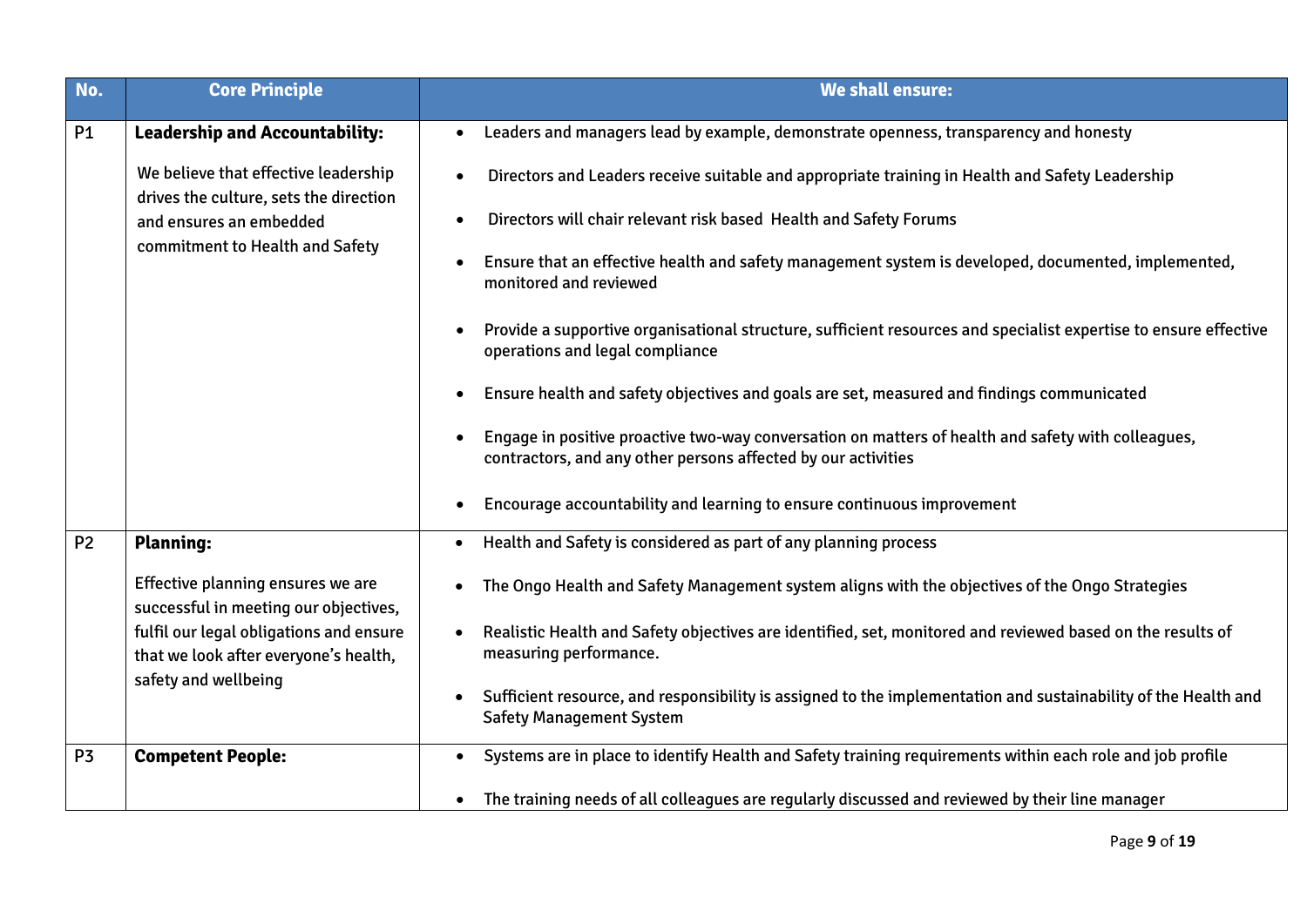| No.       | <b>Core Principle</b>                                                                                                                                                                                                                                                                                           | <b>We shall ensure:</b>                                                                                                                                                                                                                                                                                                                                                                                                                                                                                                                                                                                                                                                                                                                                                                                                       |
|-----------|-----------------------------------------------------------------------------------------------------------------------------------------------------------------------------------------------------------------------------------------------------------------------------------------------------------------|-------------------------------------------------------------------------------------------------------------------------------------------------------------------------------------------------------------------------------------------------------------------------------------------------------------------------------------------------------------------------------------------------------------------------------------------------------------------------------------------------------------------------------------------------------------------------------------------------------------------------------------------------------------------------------------------------------------------------------------------------------------------------------------------------------------------------------|
|           | It is essential that our colleagues<br>and contractors have the right skills,<br>knowledge, experience and training<br>to carry out work activities safely.<br>Effective training will develop<br>positive behaviours to ensure our<br>tasks, operations and procedures<br>are delivered without harm or injury | We provide suitable and relevant training and access to qualifications to ensure the safe delivery of<br>organisational activities<br>All training will be documented and evidenced to monitor successful completion and refresher training needs<br>New or transferring colleagues and contractors will receive a suitable induction. The induction will contain<br>relevant Health and Safety information and training on Emergency Procedures<br>Training requirements will be regularly reviewed to ensure their relevance and effectiveness<br>Any third parties carrying out work on our behalf, will be sufficiently competent to carry out the activity<br>Health and Safety professionals are in place to support the organisation in achieving and maintaining its<br><b>Health and Safety goals and objectives</b> |
| <b>P4</b> | <b>Hazard Identification:</b><br>Hazard identification is the starting<br>point for effective risk management,<br>it's the ability to recognise situations<br>and conditions that have the potential<br>to cause harm to individuals, asset<br>and property loss or damage to the<br>environment.               | Hazard awareness is embedded within mandatory Health and Safety training for all Ongo colleagues, including<br>point of work hazard identification.<br>Enhanced Health and Safety training will be given to those whose role potentially exposes them to significant<br>Hazards.<br>Regular Engagement visits by the Ongo Health and Safety team will highlight the importance of Hazard<br>Identification<br>A reporting procedure is provided to highlight Hazards that are not sufficiently controlled by existing<br>procedures<br>All significant hazards will be shared with those at risk, and included on appropriate risk assessments                                                                                                                                                                                |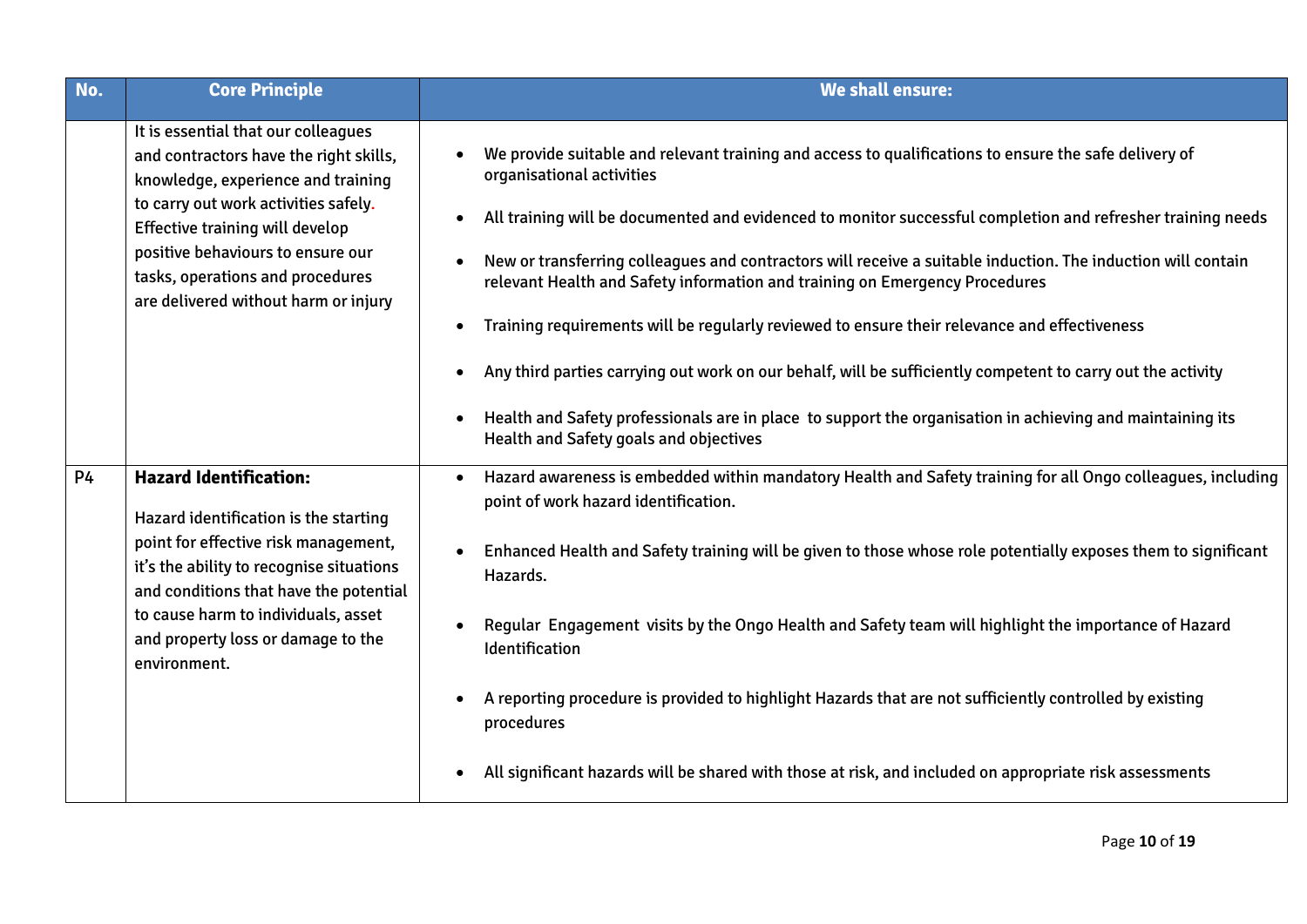| No.            | <b>Core Principle</b>                                                                                                                                                                                               | We shall ensure:                                                                                                                                                                                                                                                                                                                                                                                                                                                                                                                                                                                                                                                                                                                                                                                                                                                                                                                                                                                                                                                                                        |
|----------------|---------------------------------------------------------------------------------------------------------------------------------------------------------------------------------------------------------------------|---------------------------------------------------------------------------------------------------------------------------------------------------------------------------------------------------------------------------------------------------------------------------------------------------------------------------------------------------------------------------------------------------------------------------------------------------------------------------------------------------------------------------------------------------------------------------------------------------------------------------------------------------------------------------------------------------------------------------------------------------------------------------------------------------------------------------------------------------------------------------------------------------------------------------------------------------------------------------------------------------------------------------------------------------------------------------------------------------------|
| P <sub>5</sub> | <b>Emergency Preparedness:</b><br>Although we prioritise prevention,<br>we must be prepared in case things<br>go wrong. We must be prepared to<br>respond, manage and recover as<br>efficiently as possible.        | Our Business Continuity Plan and Procedures link directly with Health and Safety Requirements. The Head of<br>Risk & Compliance (or delegated H&S Advisor) will be included in all meetings<br>Relevant stakeholders are identified and are involved in the creation of emergency plans<br>Appropriate training is in place for specific roles and responsibilities to enable Ongo to respond to an<br>emergency situation<br>Adequate communication plans are in place to liaise with external parties and the media. Colleagues with<br>communication responsibilities have appropriate training<br>Emergency plans are in place, assessed and reviewed for continued effectiveness. Where improvement<br>opportunities have been identified, this will be communicated to all relevant stakeholders<br>First Aid requirements are assessed and reviewed to ensure they meet the requirements of the business.<br>Named people are appointed and appropriately trained to carry out First Aid<br>Competent First Aiders and Fire Wardens are in place, and understand their specific responsibilities |
| <b>P6</b>      | <b>Risk Control:</b><br>Effective risk control is achieved by<br>fully understanding the level of risk<br>and ensuring the most appropriate<br>control measures are selected and<br>communicated to reduce the risk | Risk assessments are carried out for all significant risks and reviewed following a change, incident or specified<br>$\bullet$<br>frequency<br>Hazards are identified to determine the likelihood and consequence of the risk. To develop an understanding<br>of the nature of the risk and its potential to cause harm or injury<br>Risks are evaluated by determining the risk rating, the combination of likelihood and consequence to make a<br>decision on acceptable risk<br>A defined, documented, approved risk process will be in place. Risk assessments will be undertaken by<br>competent people, with the involvement of the workforce and its representatives. For high hazard activities or<br>risk assessments that need to be in place to meet legal requirements, a specialist will be appointed                                                                                                                                                                                                                                                                                      |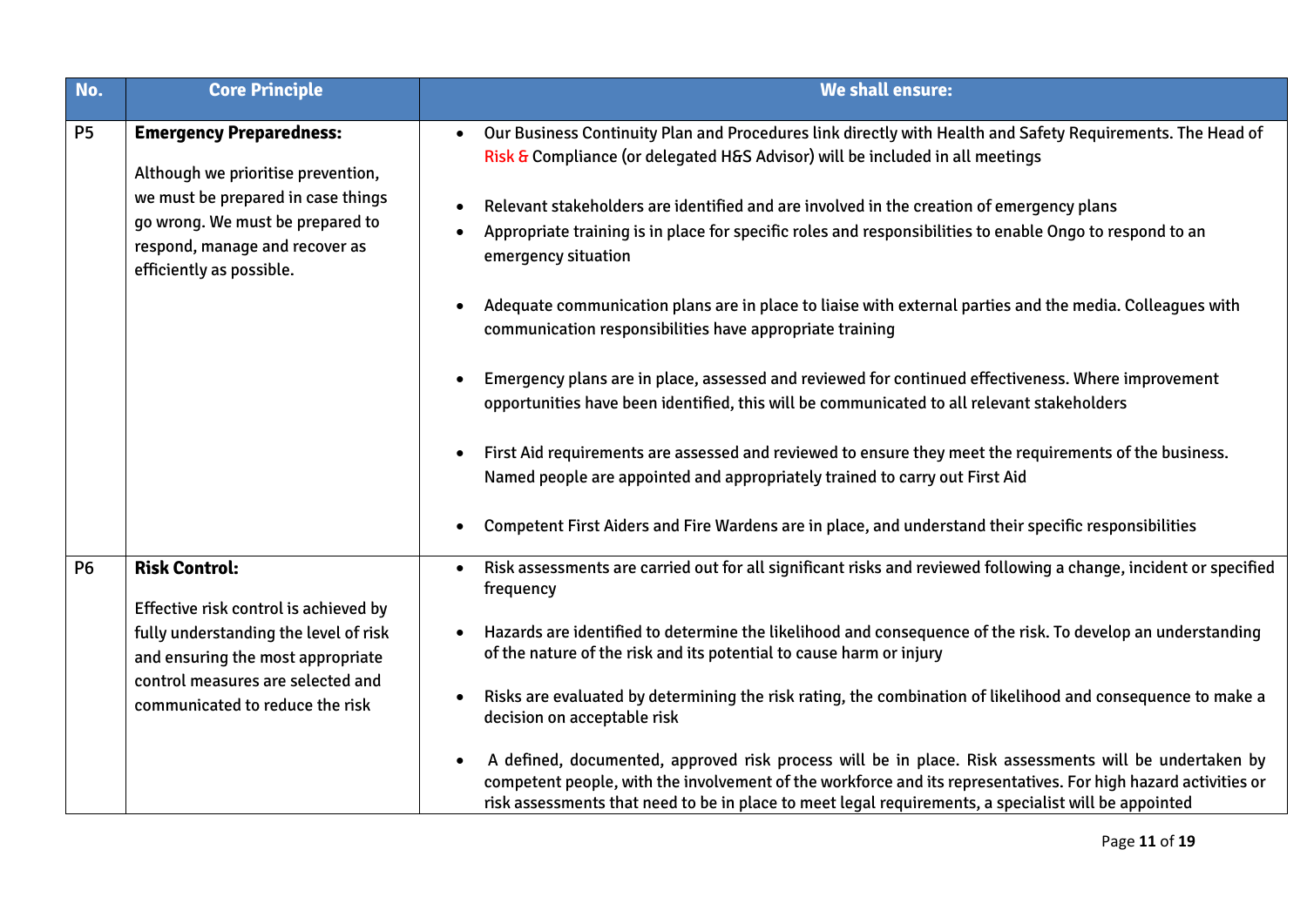| No.       | <b>Core Principle</b>                                                                                                                                                                | <b>We shall ensure:</b>                                                                                                                                                                                                                                                                                                                                                                                                                                                                                                                                         |
|-----------|--------------------------------------------------------------------------------------------------------------------------------------------------------------------------------------|-----------------------------------------------------------------------------------------------------------------------------------------------------------------------------------------------------------------------------------------------------------------------------------------------------------------------------------------------------------------------------------------------------------------------------------------------------------------------------------------------------------------------------------------------------------------|
| <b>P7</b> | <b>Asset Management:</b>                                                                                                                                                             | Monitoring and reviewing the risk will be done at the appropriate levels by competent staff<br>Clearly defined communication lines exist to ensure all relevant people who may be affected by the risk receive<br>appropriate training and instruction resulting from the risk assessment<br>Fully understand our legal requirements as a landlord and have plans in place to manage compliance<br>obligations                                                                                                                                                  |
|           | We will have a systematic approach<br>to the management and<br>maintenance of facilities and<br>equipment<br>As a landlord we understand our<br>legal responsibilities to ensure our | Systems are in place to monitor and manage compliance and that any corrective actions are dealt with within<br>agreed timescales<br>Data quality and integrity on our assets are maintained and reconciled to ensure we have a full understanding<br>of risk and future investment needs                                                                                                                                                                                                                                                                        |
|           | tenants' homes are safe                                                                                                                                                              | Our Inspection & Testing Policy is in place and monitored. Ownership, roles and responsibility of assets is clear<br>and understood by competent individuals<br>The maintenance and repair of our assets are led by legal compliance, industry best practise and manufacturer<br>and supplier recommendations<br>The existence of an Asset Register for specified equipment<br>Systems exist to ensure the effective planning, scheduling and execution of asset maintenance work                                                                               |
|           |                                                                                                                                                                                      | Where appropriate Safe Systems of Work exist to ensure safe working conditions are established and<br>maintained for all personnel working on our Assets. The Safe Systems of Work shall be implemented and<br>monitored by trained and competent personnel<br>The competencies of the people working on our assets are identified, documented and monitored<br>Modifications, changes or disposal to our Assets must be authorised by the asset owner and may be subject to<br>the risk assessment process detailed in Core Principle 8 (Management of Change) |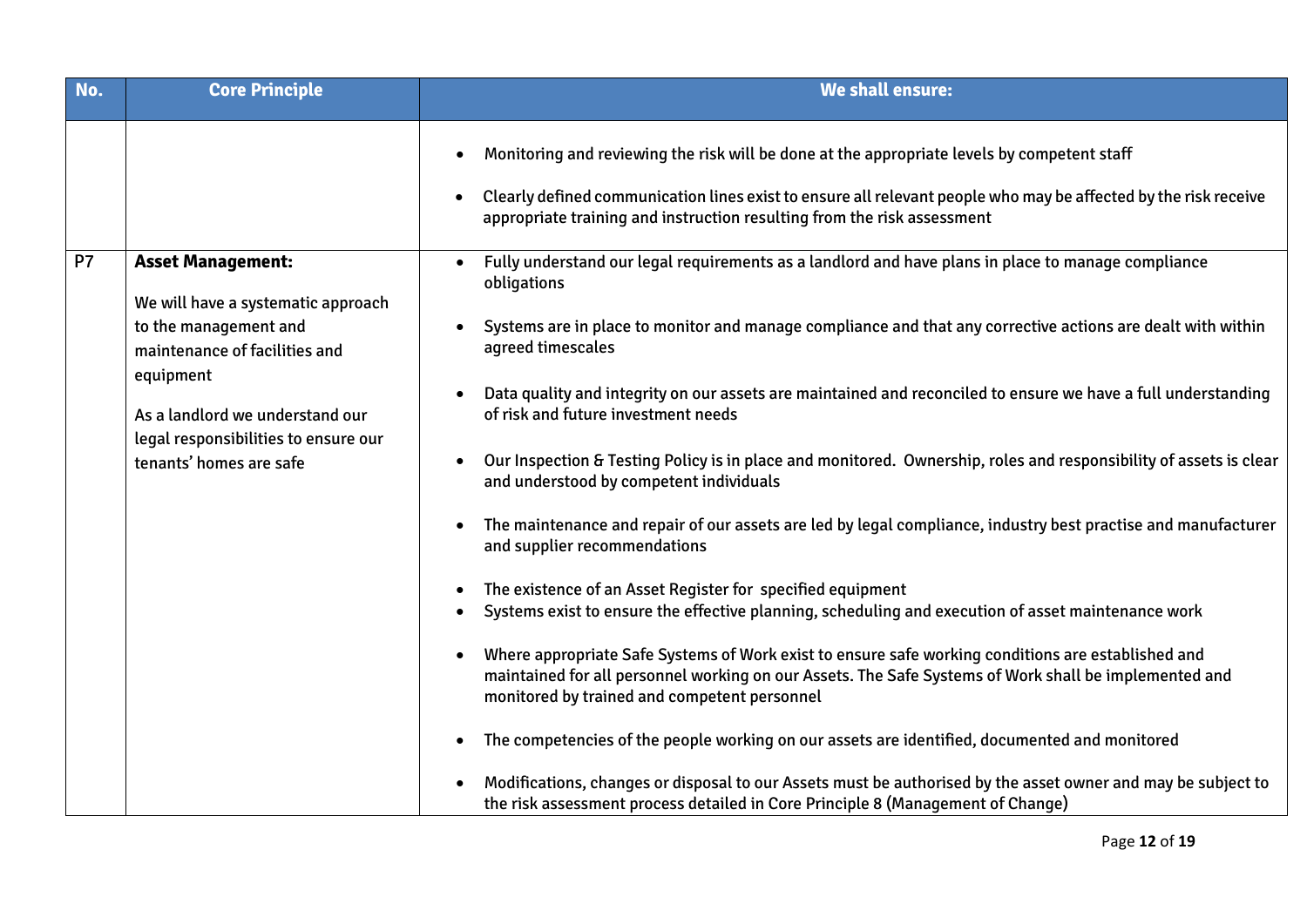| No.            | <b>Core Principle</b>                                                                                                                     | We shall ensure:                                                                                                                                                                                                                                                   |
|----------------|-------------------------------------------------------------------------------------------------------------------------------------------|--------------------------------------------------------------------------------------------------------------------------------------------------------------------------------------------------------------------------------------------------------------------|
| <b>P8</b>      | <b>Contract Management:</b><br>Those providing a service for Ongo,<br>must have the relevant Health and                                   | Health and safety requirements are embedded in the pre-qualification, selection and tendering process<br>$\bullet$<br>Contract companies are able to demonstrate an effective health and safety management system that aligns to                                   |
|                | Safety competence<br>An effective system must be in place                                                                                 | the standards set by Ongo<br>Provision of information to all Contractors on known hazards and risks at the pre-construction (tendering)                                                                                                                            |
|                | to ensure Ongo health and safety<br>principles are reflected, implemented<br>and maintained across our contractors<br>and sub-contractors | stage<br>Contract companies provide suitable and sufficient risk assessments, adequate supervision and a competent<br>workforce                                                                                                                                    |
|                |                                                                                                                                           | Where appropriate Ongo shall request the contract company to provide periodic auditing and inspection of the<br>health and safety arrangements of their work for Ongo                                                                                              |
|                |                                                                                                                                           | All contract companies report all accidents and incidents to Ongo and provide copies of incident investigations<br>and related learning                                                                                                                            |
|                |                                                                                                                                           | Ongo shall regularly monitor the health and safety arrangements of Contractors and periodically carry out<br>inspections                                                                                                                                           |
| P <sub>9</sub> | <b>Operational Control:</b><br>Effective operational control provides                                                                     | Health and Safety procedure documents are produced to provide information and guidance on the safe<br>$\bullet$<br>implementation of work activities, processes and use of equipment                                                                               |
|                | the standards, procedures and<br>information to ensure the safe<br>delivery of our processes, activities<br>and equipment                 | Health and Safety procedure documents are produced with the cooperation and involvement of subject matter<br>experts from within the organisation. Where necessary external guidance will be sought to ensure legal<br>compliance and best practise is established |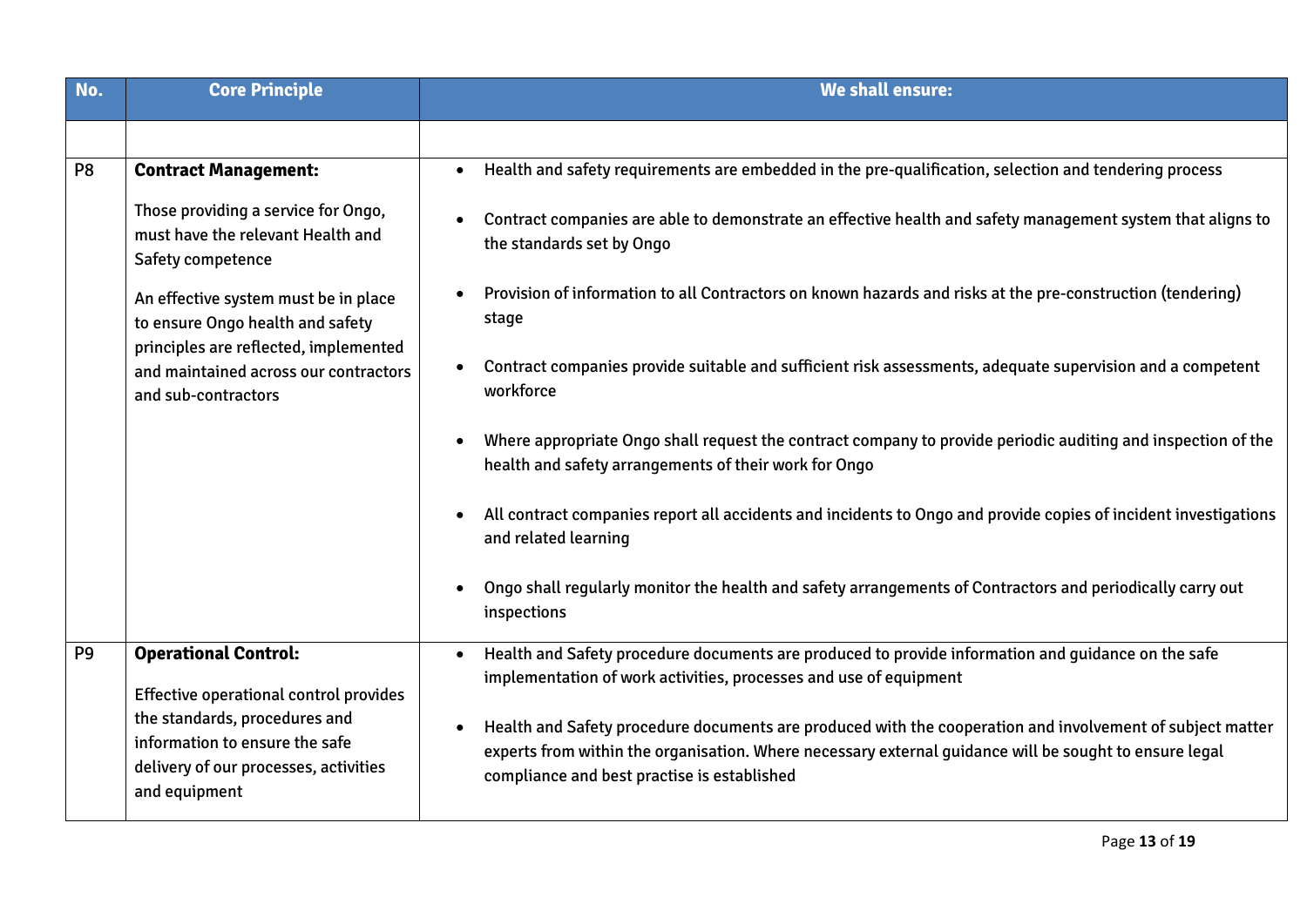| No.             | <b>Core Principle</b>                                                                                           | We shall ensure:                                                                                                                                                                                                                                   |
|-----------------|-----------------------------------------------------------------------------------------------------------------|----------------------------------------------------------------------------------------------------------------------------------------------------------------------------------------------------------------------------------------------------|
|                 |                                                                                                                 | Safe systems of work (SSOW) are implemented to support the safe delivery of high risk tasks. High risk tasks<br>$\bullet$<br>requiring a SSOW will be identified through the risk profiling process and documented on the risk profile<br>document |
|                 |                                                                                                                 | A network of Health and Safety Champions are implemented and supported within relevant teams to assist in<br>embedding and monitoring Health and Safety arrangements                                                                               |
|                 |                                                                                                                 | Safe Systems of Work contain suitable and sufficient Isolation and Immobilisation arrangements                                                                                                                                                     |
|                 |                                                                                                                 | Roles and responsibilities and competency requirements for the implementation and ownership of SSOW will<br>be documented and communicated                                                                                                         |
| P <sub>10</sub> | <b>Measuring Performance:</b><br>Performance is measured to improve                                             | The effectiveness of the health and safety management system is measured against our Health and Safety<br>Objectives                                                                                                                               |
|                 | and maintain the effectiveness of the<br>health and safety management<br>system. This requires a combination of | A suite of key performance indicators is in place to measure performance against key health and safety<br>objectives, records are kept and performance is reviewed at the appropriate level                                                        |
|                 | active and reactive measures.<br>Effective measuring provides the<br>ability to take corrective actions         | Performance measurement and management findings are reviewed, evaluated, and documented to accomplish<br>future improvement of strengths and weaknesses of the health and safety management system                                                 |
|                 | rapidly                                                                                                         | Strengths and opportunities are identified to inform future resource and training requirements                                                                                                                                                     |
| P11             | <b>Learning from Incidents:</b><br>Learning from incidents prevents                                             | Systems are in place to ensure all events / incidents are documented and a process is in place to investigate<br>them at the appropriate level                                                                                                     |
|                 | future accidents. We encourage<br>incident reporting to build hazard                                            | Systems are in place to ensure that investigation levels are proportional to the potential consequences of the<br>event / incident                                                                                                                 |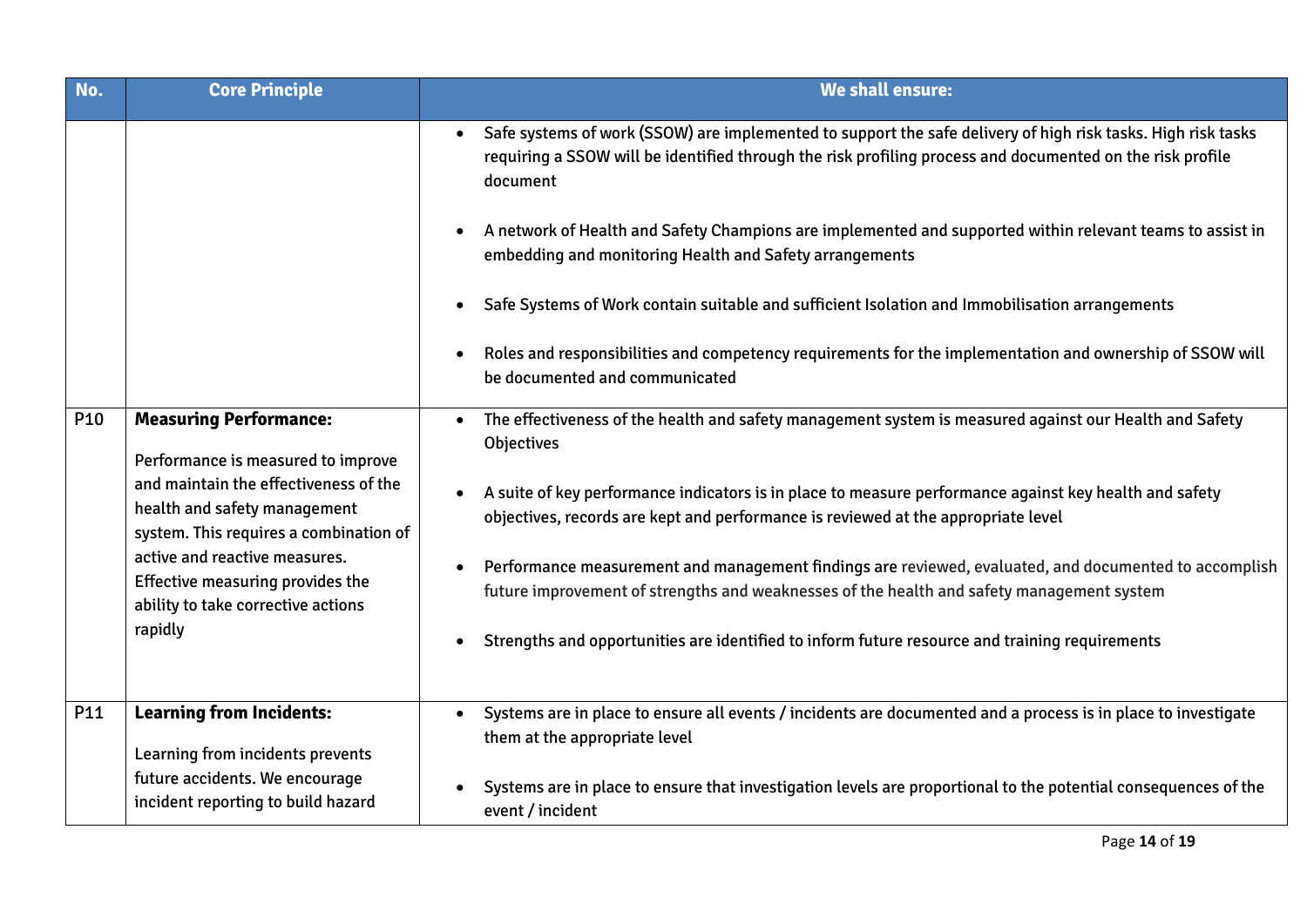| No.             | <b>Core Principle</b>                                                                                       | We shall ensure:                                                                                                                                                                                     |
|-----------------|-------------------------------------------------------------------------------------------------------------|------------------------------------------------------------------------------------------------------------------------------------------------------------------------------------------------------|
|                 | awareness and prevent future more<br>serious incidents from occurring                                       | Our reporting and triaging system considers the potential for civil liability and shares information with relevant<br>stakeholders, such as our Insurers                                             |
|                 |                                                                                                             | Systems are in place to identify, analyse and document root causes                                                                                                                                   |
|                 |                                                                                                             | Trends are identified to develop prevention programmes that are communicated to appropriate people                                                                                                   |
|                 |                                                                                                             | Colleagues are trained to carry out appropriate investigations to their level and participate in event / incident<br>investigations                                                                  |
|                 |                                                                                                             | Incidents and resulting 'Shared Lessons' are effectively communicated to the relevant teams in a timely<br>manner                                                                                    |
|                 |                                                                                                             | Our 'Shared Lessons' where appropriate are communicated to our contractor population and other<br>stakeholders to encourage best practice across all our activities                                  |
| P <sub>12</sub> | <b>Compliance Assurance:</b>                                                                                | A legal compliance register is maintained and reviewed. The register will demonstrate which regulations are<br>$\bullet$                                                                             |
|                 | We strive to achieve high standards in<br>health and safety. To achieve the                                 | relevant to our activities so an assessment is made. This will be reported annually to Group Audit ad Risk<br>Committee as part of the management review                                             |
|                 | highest standard, we must comply<br>with laws, regulations and approved<br>codes of practice. These must be | Identify, assess and interpret how regulatory changes will impact on the business. Information on updates and<br>changes on Health and safety legislation are communicated to the appropriate people |
|                 | identified and assurance provided so<br>that planning can be made for                                       | Monitor legal compliance and identify and implement required changes                                                                                                                                 |
|                 | continuous improvement                                                                                      | Colleagues with compliance responsibilities have received the appropriate training and roles and<br>responsibilities are clearly defined                                                             |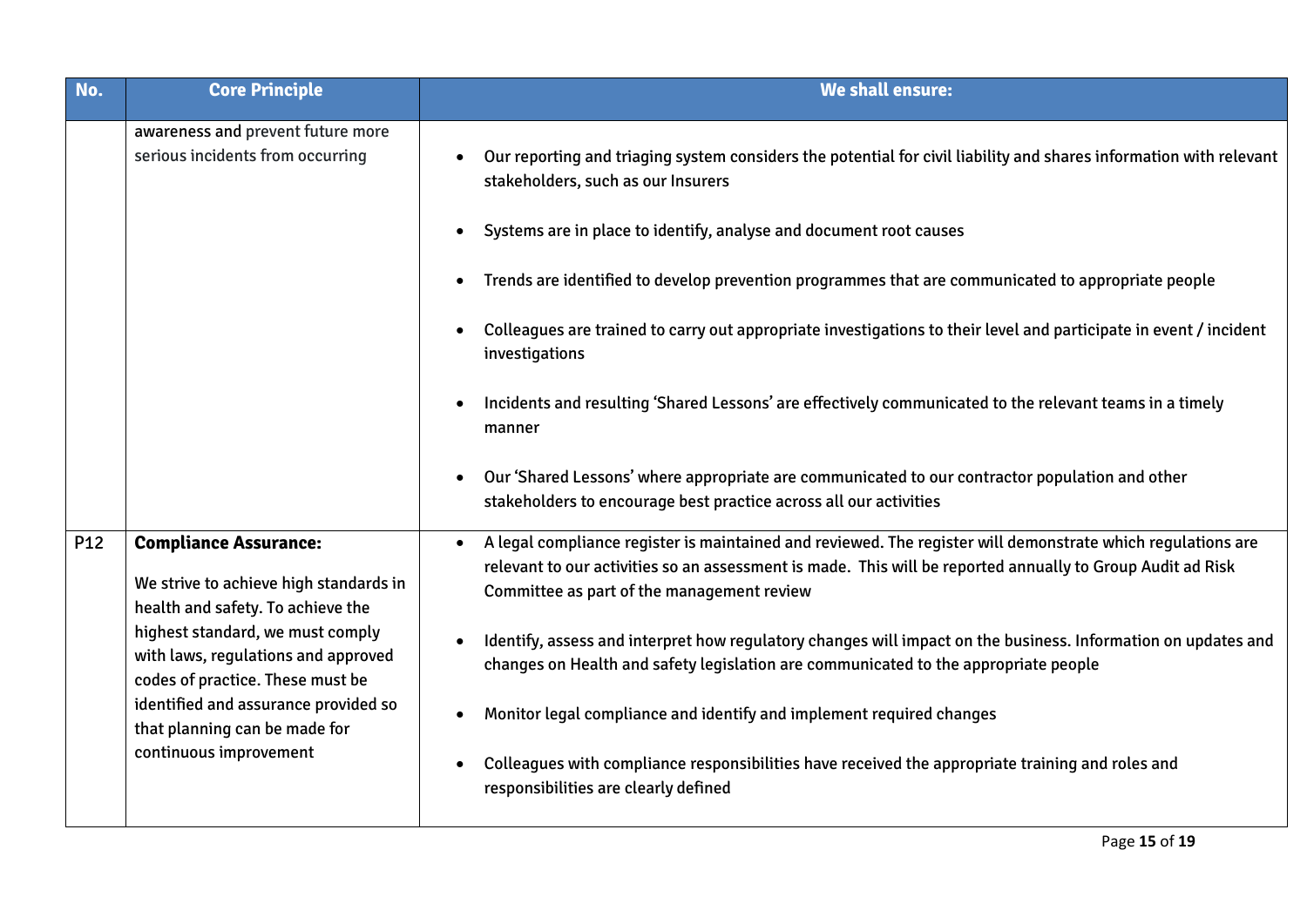| No. | <b>Core Principle</b>                                                                                                                                                     | <b>We shall ensure:</b>                                                                                                                                                                                     |
|-----|---------------------------------------------------------------------------------------------------------------------------------------------------------------------------|-------------------------------------------------------------------------------------------------------------------------------------------------------------------------------------------------------------|
|     |                                                                                                                                                                           | Seek third line assurance, to provide an independent and objective opinion on our compliance obligations                                                                                                    |
| 13  | <b>Managing Change:</b>                                                                                                                                                   | Health and Safety is considered in all significant business decisions<br>$\bullet$                                                                                                                          |
|     | Change must be effectively<br>managed and communicated in<br>order to identify potential risks to<br>the organisation, in particular with<br>regards to health and safety | Where identified, significant proposed changes are subject to risk assessment where significant changes could<br>affect any part of our activities, workplace, infrastructure, people, and the organisation |
|     |                                                                                                                                                                           | That the risk assessment must consider the whole 'life cycle' of the proposed change and where necessary any<br>significant findings must be recorded                                                       |
|     |                                                                                                                                                                           | Processes are in place to avoid the possibility of introducing intolerable or significant unmanaged risks to the<br>organisation                                                                            |
|     |                                                                                                                                                                           | That appropriate staff and other stakeholders are consulted prior to the implementation of the change and<br>communicated with effectively during and after                                                 |
|     |                                                                                                                                                                           | Any significant changes which may affect the suitability of any existing risk assessments or controls prompt a<br>review of that risk assessment                                                            |
|     |                                                                                                                                                                           | That appropriate controls are determined and introduced in a timely fashion which take account of the findings<br>of the risk assessment                                                                    |
| P14 | <b>Audit and Review:</b>                                                                                                                                                  | Processes are in place to assess the effectiveness and suitability of the management system and objectives<br>$\bullet$                                                                                     |
|     | Audit provides a structured approach<br>to monitoring the efficiency,                                                                                                     | A documented risk based audit programme exists to evaluate progress and drive continuous improvement                                                                                                        |
|     | effectiveness and reliability of the<br>health and safety management                                                                                                      | Audits are carried out by trained and competent persons for both internal and external audits                                                                                                               |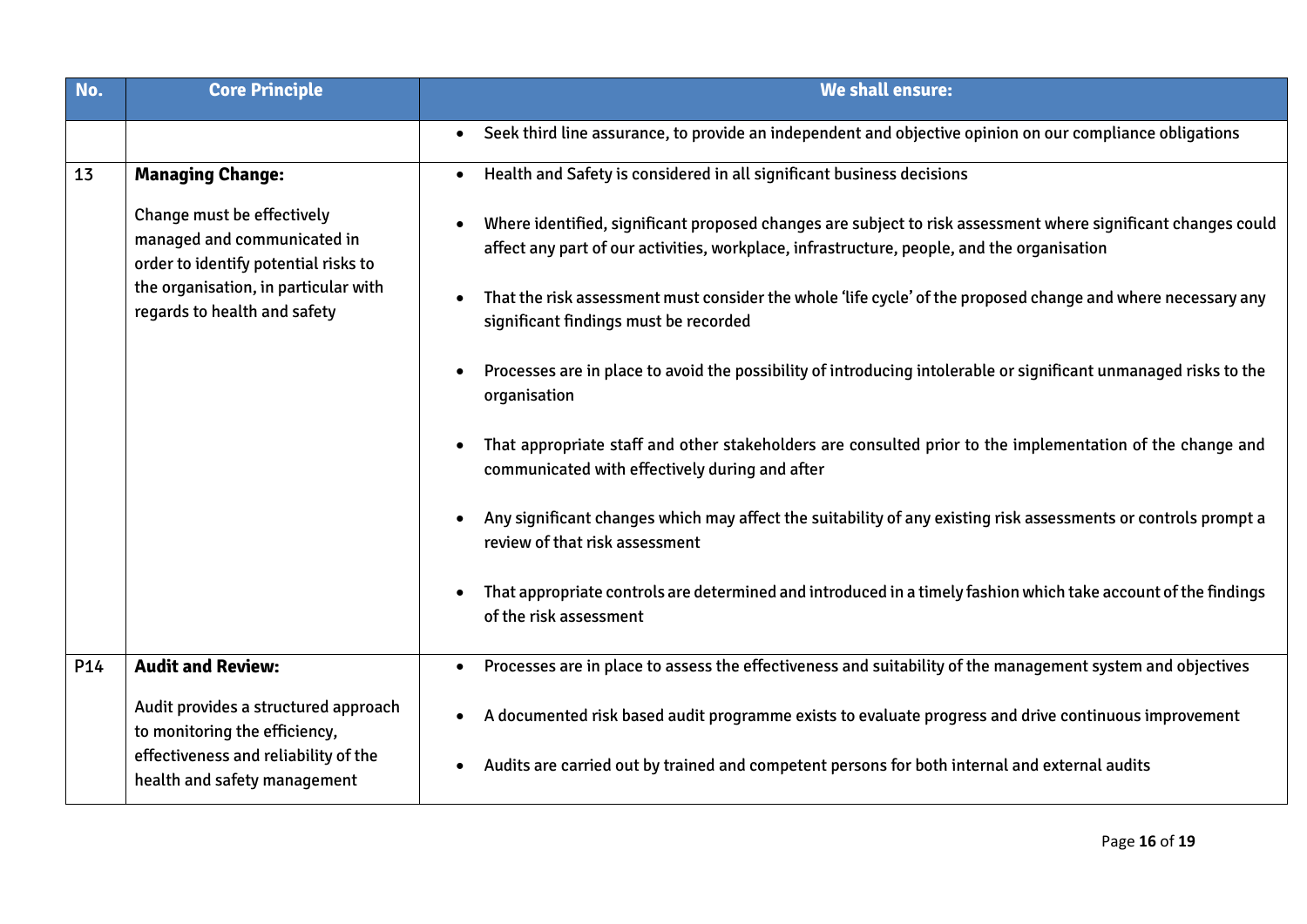| No.             | <b>Core Principle</b>                                                                                          | We shall ensure:                                                                                                                                                                                                                    |
|-----------------|----------------------------------------------------------------------------------------------------------------|-------------------------------------------------------------------------------------------------------------------------------------------------------------------------------------------------------------------------------------|
|                 | system and supports continuous<br>improvement                                                                  | A system is in place to engage and involve colleagues in the audit process to contribute to continuous<br>improvement of the management system and working practice                                                                 |
|                 |                                                                                                                | Agreed actions from Internal Audits are completed within timescales and the effectiveness is monitored                                                                                                                              |
|                 |                                                                                                                | Audit outcomes and corrective action progress will be reported to the Leadership Team and the Health and<br><b>Safety Forum</b>                                                                                                     |
| P <sub>15</sub> | <b>Communication and</b><br><b>Engagement:</b>                                                                 | Effective two-way communication takes place throughout the organisation. Both formal and informal<br>$\bullet$<br>arrangements are in place                                                                                         |
|                 | To achieve success in health and<br>safety management, there needs to be<br>effective communication throughout | Employee safety representatives are in place that will champion health and safety for colleagues. They will<br>raise staff concerns and update relevant teams on H&S matters                                                        |
|                 | the organisation                                                                                               | A programme of risk-based Health and Safety Forums are in place to support consultation with staff on Health<br>and Safety matters                                                                                                  |
|                 |                                                                                                                | The Health and Safety Team will manage an Engagement Programme with teams, to provide support and<br>advice where required. Engagement visits will be both proactive and reactive and may identify opportunities<br>for improvement |
|                 |                                                                                                                | Team meetings will always include Health and Safety as an agenda item and staff encouraged to raise any<br><b>Health and Safety concerns</b>                                                                                        |
|                 |                                                                                                                | Measures are in place to utilise Health and Safety communications to highlight exceptional performance and<br>promote positive recognition                                                                                          |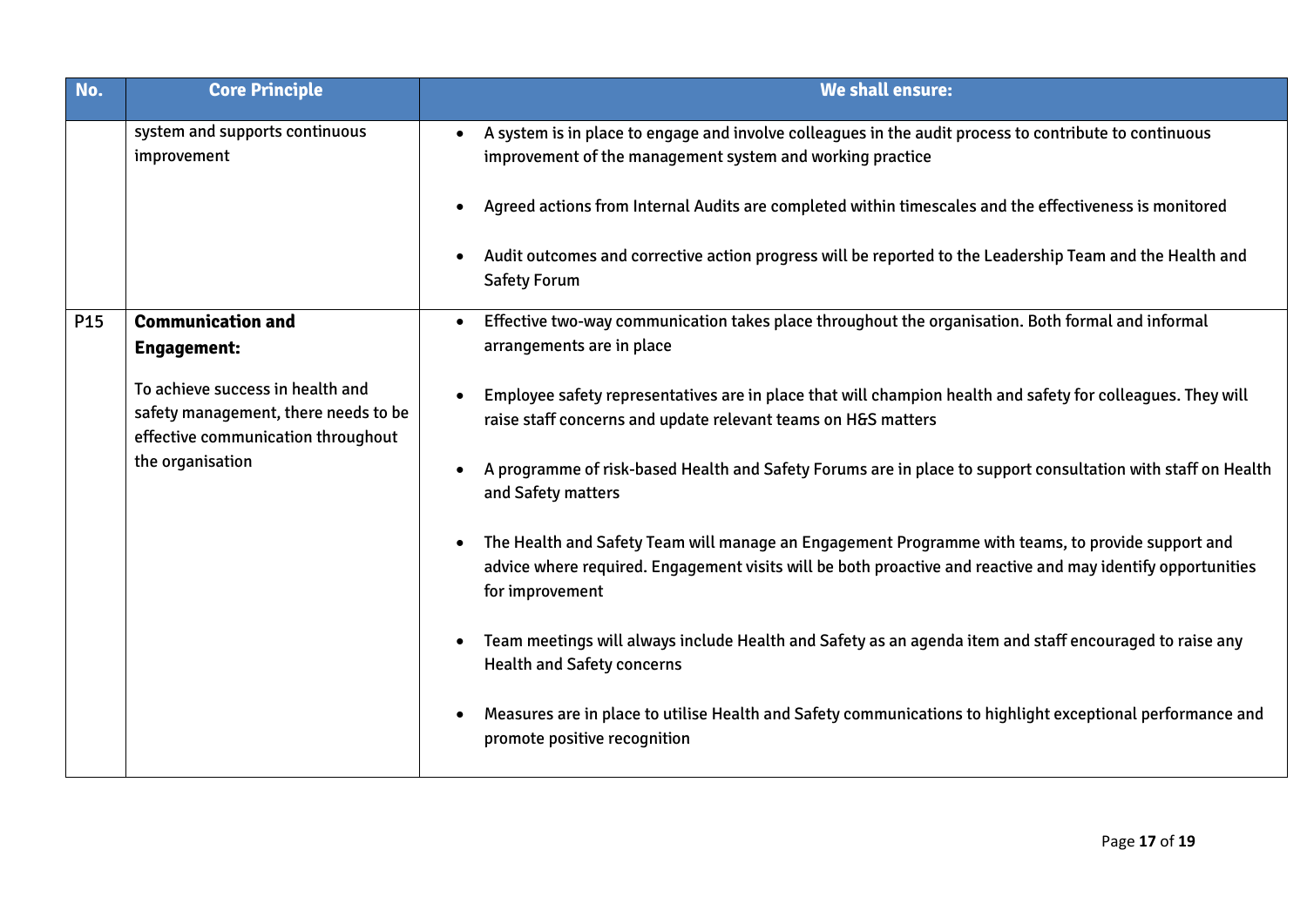| No. | Core Principle | We shall ensure:                                                                                                                       |
|-----|----------------|----------------------------------------------------------------------------------------------------------------------------------------|
|     |                | Health and Safety Information will be effectively communicated to all colleagues, contractors and others<br>affected by our activities |